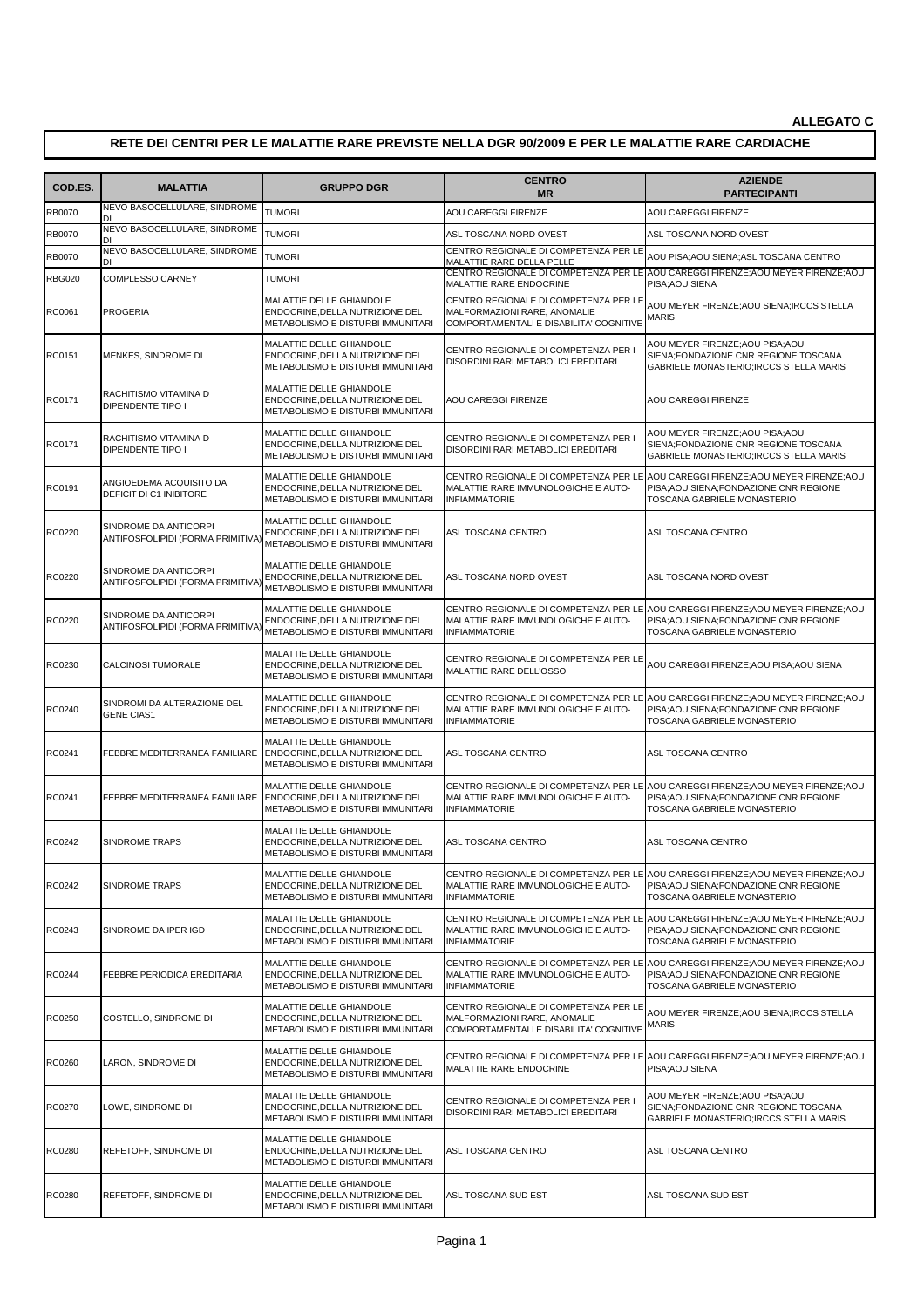| RC0280        | REFETOFF, SINDROME DI                                                                                                | MALATTIE DELLE GHIANDOLE<br>ENDOCRINE, DELLA NUTRIZIONE, DEL<br>METABOLISMO E DISTURBI IMMUNITARI | MALATTIE RARE ENDOCRINE                                                                                          | CENTRO REGIONALE DI COMPETENZA PER LE AOU CAREGGI FIRENZE;AOU MEYER FIRENZE;AOU<br>PISA; AOU SIENA                                                        |
|---------------|----------------------------------------------------------------------------------------------------------------------|---------------------------------------------------------------------------------------------------|------------------------------------------------------------------------------------------------------------------|-----------------------------------------------------------------------------------------------------------------------------------------------------------|
| RC0290        | SCHNITZLER, SINDROME DI                                                                                              | MALATTIE DELLE GHIANDOLE<br>ENDOCRINE, DELLA NUTRIZIONE, DEL<br>METABOLISMO E DISTURBI IMMUNITARI | ASL TOSCANA SUD EST                                                                                              | ASL TOSCANA SUD EST                                                                                                                                       |
| <b>RC0290</b> | SCHNITZLER, SINDROME DI                                                                                              | MALATTIE DELLE GHIANDOLE<br>ENDOCRINE, DELLA NUTRIZIONE, DEL<br>METABOLISMO E DISTURBI IMMUNITARI | MALATTIE RARE IMMUNOLOGICHE E AUTO-<br><b>INFIAMMATORIE</b>                                                      | CENTRO REGIONALE DI COMPETENZA PER LE AOU CAREGGI FIRENZE;AOU MEYER FIRENZE;AOU<br>PISA; AOU SIENA; FONDAZIONE CNR REGIONE<br>TOSCANA GABRIELE MONASTERIO |
| <b>RC0300</b> | KENNY-CAFFEY, SINDROME DI                                                                                            | MALATTIE DELLE GHIANDOLE<br>ENDOCRINE, DELLA NUTRIZIONE, DEL<br>METABOLISMO E DISTURBI IMMUNITARI | MALATTIE RARE ENDOCRINE                                                                                          | CENTRO REGIONALE DI COMPETENZA PER LE AOU CAREGGI FIRENZE;AOU MEYER FIRENZE;AOU<br>PISA; AOU SIENA                                                        |
| RC0310        | SOTOS, SINDROME DI                                                                                                   | MALATTIE DELLE GHIANDOLE<br>ENDOCRINE, DELLA NUTRIZIONE, DEL<br>METABOLISMO E DISTURBI IMMUNITARI | <b>AOU PISA</b>                                                                                                  | <b>AOU PISA</b>                                                                                                                                           |
| RC0310        | SOTOS, SINDROME DI                                                                                                   | MALATTIE DELLE GHIANDOLE<br>ENDOCRINE, DELLA NUTRIZIONE, DEL<br>METABOLISMO E DISTURBI IMMUNITARI | ASL TOSCANA CENTRO                                                                                               | ASL TOSCANA CENTRO                                                                                                                                        |
| RC0310        | SOTOS, SINDROME DI                                                                                                   | MALATTIE DELLE GHIANDOLE<br>ENDOCRINE, DELLA NUTRIZIONE, DEL<br>METABOLISMO E DISTURBI IMMUNITARI | ASL TOSCANA SUD EST                                                                                              | ASL TOSCANA SUD EST                                                                                                                                       |
| RC0310        | SOTOS, SINDROME DI                                                                                                   | MALATTIE DELLE GHIANDOLE<br>ENDOCRINE.DELLA NUTRIZIONE.DEL<br>METABOLISMO E DISTURBI IMMUNITARI   | CENTRO REGIONALE DI COMPETENZA PER LE<br>MALFORMAZIONI RARE, ANOMALIE<br>COMPORTAMENTALI E DISABILITA' COGNITIVE | AOU MEYER FIRENZE; AOU SIENA; IRCCS STELLA<br>MARIS                                                                                                       |
| <b>RCG180</b> | MALATTIE DA ACCUMULO<br>LISOSOMIALE NON ALTRIMENTI<br><b>CODIFICATE</b>                                              | MALATTIE DELLE GHIANDOLE<br>ENDOCRINE, DELLA NUTRIZIONE, DEL<br>METABOLISMO E DISTURBI IMMUNITARI | CENTRO REGIONALE DI COMPETENZA PER I<br>DISORDINI RARI METABOLICI EREDITARI                                      | AOU MEYER FIRENZE; AOU PISA; AOU<br>SIENA;FONDAZIONE CNR REGIONE TOSCANA<br>GABRIELE MONASTERIO; IRCCS STELLA MARIS                                       |
| <b>RCG190</b> | DISTURBI DEL METABOLISMO E DEL<br>TRASPORTO DELLE PROTEINE                                                           | MALATTIE DELLE GHIANDOLE<br>ENDOCRINE, DELLA NUTRIZIONE, DEL<br>METABOLISMO E DISTURBI IMMUNITARI | CENTRO REGIONALE DI COMPETENZA PER I<br>DISORDINI RARI METABOLICI EREDITARI                                      | AOU MEYER FIRENZE; AOU PISA; AOU<br>SIENA;FONDAZIONE CNR REGIONE TOSCANA<br>GABRIELE MONASTERIO; IRCCS STELLA MARIS                                       |
| RD0070        | ANEMIA APLASTICA ACQUISITA<br>(ESCLUSO: FORME MIDOLLARI<br>APLASTICHE TRANSITORIE)                                   | MALATTIE DEL SANGUE E DEGLI ORGANI<br><b>EMATOPOIETICI</b>                                        | AOU PISA                                                                                                         | AOU PISA                                                                                                                                                  |
| RD0070        | ANEMIA APLASTICA ACQUISITA<br>(ESCLUSO: FORME MIDOLLARI<br>APLASTICHE TRANSITORIE)                                   | MALATTIE DEL SANGUE E DEGLI ORGANI<br><b>EMATOPOIETICI</b>                                        | CENTRO REGIONALE DI COMPETENZA PER LE<br>MALATTIE RARE EMATOLOGICHE                                              | AOU CAREGGI FIRENZE; AOU MEYER<br>FIRENZE;FONDAZIONE CNR REGIONE TOSCANA<br><b>GABRIELE MONASTERIO</b>                                                    |
| RD0080        | SHWACHMAN-DIAMOND, SINDROME                                                                                          | MALATTIE DEL SANGUE E DEGLI ORGANI<br><b>EMATOPOIETICI</b>                                        | AOU PISA                                                                                                         | <b>AOU PISA</b>                                                                                                                                           |
| RD0080        | SHWACHMAN-DIAMOND, SINDROME                                                                                          | MALATTIE DEL SANGUE E DEGLI ORGANI<br><b>EMATOPOIETICI</b>                                        | ASL TOSCANA SUD EST                                                                                              | ASL TOSCANA SUD EST                                                                                                                                       |
| RD0080        | SHWACHMAN-DIAMOND, SINDROME<br>DI                                                                                    | MALATTIE DEL SANGUE E DEGLI ORGANI<br><b>EMATOPOIETICI</b>                                        | CENTRO REGIONALE DI COMPETENZA PER LE<br>MALATTIE RARE EMATOLOGICHE                                              | AOU CAREGGI FIRENZE; AOU MEYER<br>FIRENZE;FONDAZIONE CNR REGIONE TOSCANA<br><b>GABRIELE MONASTERIO</b>                                                    |
| RD0080        | SHWACHMAN-DIAMOND, SINDROME                                                                                          | MALATTIE DEL SANGUE E DEGLI ORGANI<br><b>EMATOPOIETICI</b>                                        | <b>IRCCS STELLA MARIS</b>                                                                                        | <b>IRCCS STELLA MARIS</b>                                                                                                                                 |
| RD0090        | NEUTROPENIA CRONICA IDIOPATICA<br>GRAVE                                                                              | MALATTIE DEL SANGUE E DEGLI ORGANI<br><b>EMATOPOIETICI</b>                                        | AOU PISA                                                                                                         | <b>AOU PISA</b>                                                                                                                                           |
| RD0090        | NEUTROPENIA CRONICA IDIOPATICA<br><b>GRAVE</b>                                                                       | MALATTIE DEL SANGUE E DEGLI ORGANI<br><b>EMATOPOIETICI</b>                                        | CENTRO REGIONALE DI COMPETENZA PER LE<br>MALATTIE RARE EMATOLOGICHE                                              | AOU CAREGGI FIRENZE; AOU MEYER<br>FIRENZE;FONDAZIONE CNR REGIONE TOSCANA<br><b>GABRIELE MONASTERIO</b>                                                    |
| <b>RDG050</b> | SINDROMI MIELODISPLASTICHE                                                                                           | MALATTIE DEL SANGUE E DEGLI ORGANI<br><b>EMATOPOIETICI</b>                                        | AOU PISA                                                                                                         | <b>AOU PISA</b>                                                                                                                                           |
| <b>RDG050</b> | SINDROMI MIELODISPLASTICHE                                                                                           | MALATTIE DEL SANGUE E DEGLI ORGANI<br><b>EMATOPOIETICI</b>                                        | AOU SIENA                                                                                                        | AOU SIENA                                                                                                                                                 |
| <b>RDG050</b> | SINDROMI MIELODISPLASTICHE                                                                                           | MALATTIE DEL SANGUE E DEGLI ORGANI<br><b>EMATOPOIETICI</b>                                        | ASL TOSCANA NORD OVEST                                                                                           | ASL TOSCANA NORD OVEST                                                                                                                                    |
| <b>RDG050</b> | SINDROMI MIELODISPLASTICHE                                                                                           | MALATTIE DEL SANGUE E DEGLI ORGANI<br><b>EMATOPOIETICI</b>                                        | CENTRO REGIONALE DI COMPETENZA PER LE<br>MALATTIE RARE EMATOLOGICHE                                              | AOU CAREGGI FIRENZE: AOU MEYER<br>FIRENZE;FONDAZIONE CNR REGIONE TOSCANA<br><b>GABRIELE MONASTERIO</b>                                                    |
| RF0310        | CADASIL (CEREBRAL ARTERIOPATH)<br>AUTOSOMAL DOMINANT WITH<br>SUBCORTICAL INFARCTS AND<br>LEUKOENCEPHALOPATHY)        | MALATTIE DEL SISTEMA NERVOSO E<br>DEGLI ORGANI DI SENSO                                           | ASL TOSCANA NORD OVEST                                                                                           | ASL TOSCANA NORD OVEST                                                                                                                                    |
| RF0310        | CADASIL (CEREBRAL ARTERIOPATH)<br><b>AUTOSOMAL DOMINANT WITH</b><br>SUBCORTICAL INFARCTS AND<br>LEUKOENCEPHALOPATHY) | MALATTIE DEL SISTEMA NERVOSO E<br><b>DEGLI ORGANI DI SENSO</b>                                    | ASL TOSCANA SUD EST                                                                                              | ASL TOSCANA SUD EST                                                                                                                                       |
| RF0310        | CADASIL (CEREBRAL ARTERIOPATHY<br>AUTOSOMAL DOMINANT WITH<br>SUBCORTICAL INFARCTS AND<br>LEUKOENCEPHALOPATHY)        | MALATTIE DEL SISTEMA NERVOSO E<br>DEGLI ORGANI DI SENSO                                           | MALATTIE RARE NEUROLOGICHE                                                                                       | CENTRO REGIONALE DI COMPETENZA PER LE AOU CAREGGI FIRENZE;AOU MEYER FIRENZE;AOU<br>PISA; AOU SIENA; IRCCS STELLA MARIS                                    |
| RF0320        | COROIDITE MULTIFOCALE                                                                                                | MALATTIE DEL SISTEMA NERVOSO E<br>DEGLI ORGANI DI SENSO                                           | CENTRO REGIONALE DI COMPETENZA PER LE<br>MALATTIE RARE DELL'OCCHIO                                               | AOU CAREGGI FIRENZE; AOU SIENA                                                                                                                            |
| RF0330        | <b>COROIDITE SERPIGINOSA</b>                                                                                         | MALATTIE DEL SISTEMA NERVOSO E<br>DEGLI ORGANI DI SENSO                                           | CENTRO REGIONALE DI COMPETENZA PER LE<br>MALATTIE RARE DELL'OCCHIO                                               | AOU CAREGGI FIRENZE; AOU SIENA                                                                                                                            |
| RF0340        | DISTROFIA NEUROASSONALE<br><b>INFANTILE</b>                                                                          | MALATTIE DEL SISTEMA NERVOSO E<br>DEGLI ORGANI DI SENSO                                           | CENTRO REGIONALE DI COMPETENZA PER LE<br>MALATTIE RARE NEUROLOGICHE                                              | AOU CAREGGI FIRENZE; AOU MEYER FIRENZE; AOU<br>PISA; AOU SIENA; IRCCS STELLA MARIS                                                                        |
| RF0350        | EMICRANIA EMIPLEGICA FAMILIARE                                                                                       | MALATTIE DEL SISTEMA NERVOSO E<br>DEGLI ORGANI DI SENSO                                           | MALATTIE RARE NEUROLOGICHE                                                                                       | CENTRO REGIONALE DI COMPETENZA PER LE AOU CAREGGI FIRENZE;AOU MEYER FIRENZE;AOU<br>PISA; AOU SIENA; IRCCS STELLA MARIS                                    |
| RF0360        | EMIPLEGIA ALTERNANTE                                                                                                 | MALATTIE DEL SISTEMA NERVOSO E<br>DEGLI ORGANI DI SENSO                                           | CENTRO REGIONALE DI COMPETENZA PER LE<br>MALATTIE RARE NEUROLOGICHE                                              | AOU CAREGGI FIRENZE; AOU MEYER FIRENZE; AOU<br>PISA; AOU SIENA; IRCCS STELLA MARIS                                                                        |
| RF0370        | FAHR, MALATTIA DI                                                                                                    | MALATTIE DEL SISTEMA NERVOSO E<br>DEGLI ORGANI DI SENSO                                           | MALATTIE RARE NEUROLOGICHE                                                                                       | CENTRO REGIONALE DI COMPETENZA PER LE AOU CAREGGI FIRENZE;AOU MEYER FIRENZE;AOU<br>PISA; AOU SIENA; IRCCS STELLA MARIS                                    |
| RF0380        | <b>INCLUSI NEURONALI</b><br>INTRANUCLEARI, MALATTIA DA                                                               | MALATTIE DEL SISTEMA NERVOSO E<br>DEGLI ORGANI DI SENSO                                           | MALATTIE RARE NEUROLOGICHE<br>Pagina <del>2</del>                                                                | CENTRO REGIONALE DI COMPETENZA PER LE AOU CAREGGI FIRENZE;AOU MEYER FIRENZE;AOU<br>PISA;AOU SIENA;IRCCS STELLA MARIS                                      |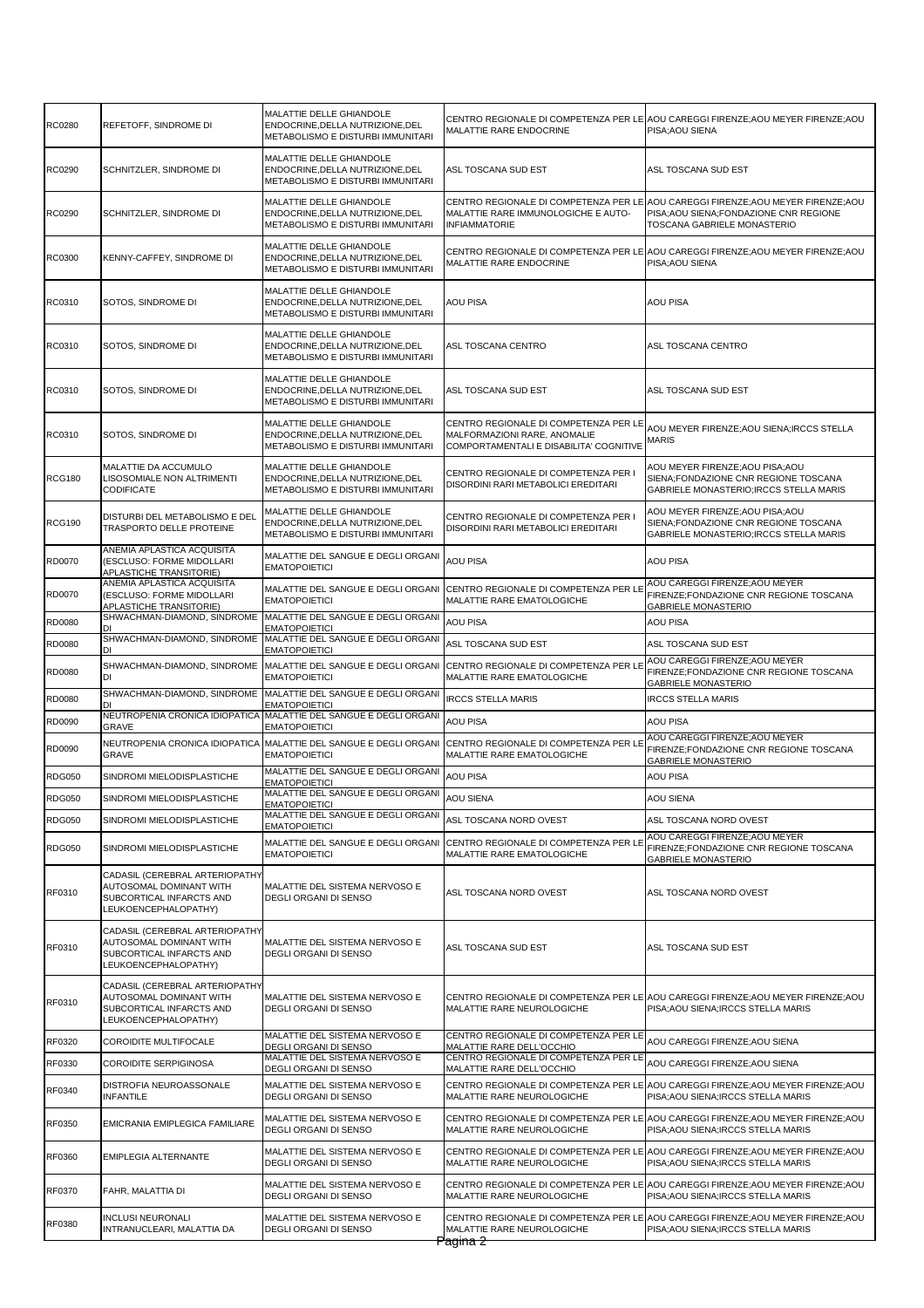| RF0390        | PARALISI BULBARE PROGRESSIVA                                                             | MALATTIE DEL SISTEMA NERVOSO E<br><b>DEGLI ORGANI DI SENSO</b>            | MALATTIE RARE NEUROLOGICHE                                                                                       | CENTRO REGIONALE DI COMPETENZA PER LE AOU CAREGGI FIRENZE;AOU MEYER FIRENZE;AOU<br>PISA: AOU SIENA: IRCCS STELLA MARIS |
|---------------|------------------------------------------------------------------------------------------|---------------------------------------------------------------------------|------------------------------------------------------------------------------------------------------------------|------------------------------------------------------------------------------------------------------------------------|
| RF0400        | PENDRED, SINDROME DI                                                                     | MALATTIE DEL SISTEMA NERVOSO E<br>DEGLI ORGANI DI SENSO                   | ASL TOSCANA CENTRO                                                                                               | ASL TOSCANA CENTRO                                                                                                     |
| RF0400        | PENDRED, SINDROME DI                                                                     | MALATTIE DEL SISTEMA NERVOSO E<br>DEGLI ORGANI DI SENSO                   | MALATTIE RARE ENDOCRINE                                                                                          | CENTRO REGIONALE DI COMPETENZA PER LE AOU CAREGGI FIRENZE;AOU MEYER FIRENZE;AOU<br>PISA; AOU SIENA                     |
| RF0410        | SIRINGOMIELIA-SIRINGOBULBIA<br>(FORMA CONGENITA)                                         | MALATTIE DEL SISTEMA NERVOSO E<br>DEGLI ORGANI DI SENSO                   | ASL TOSCANA CENTRO                                                                                               | ASL TOSCANA CENTRO                                                                                                     |
| RF0410        | SIRINGOMIELIA-SIRINGOBULBIA                                                              | MALATTIE DEL SISTEMA NERVOSO E                                            | ASL TOSCANA SUD EST                                                                                              | ASL TOSCANA SUD EST                                                                                                    |
|               | (FORMA CONGENITA)<br>SIRINGOMIELIA-SIRINGOBULBIA                                         | DEGLI ORGANI DI SENSO<br>MALATTIE DEL SISTEMA NERVOSO E                   |                                                                                                                  | CENTRO REGIONALE DI COMPETENZA PER LE AOU CAREGGI FIRENZE;AOU MEYER FIRENZE;AOU                                        |
| RF0410        | (FORMA CONGENITA)                                                                        | DEGLI ORGANI DI SENSO                                                     | MALATTIE RARE NEUROLOGICHE                                                                                       | PISA; AOU SIENA; IRCCS STELLA MARIS                                                                                    |
| <b>RFG150</b> | ANOFTALMIA/MICROFTALMIA/MICRO<br>CORNEA (COMPLEX)                                        | MALATTIE DEL SISTEMA NERVOSO E<br>DEGLI ORGANI DI SENSO                   | CENTRO REGIONALE DI COMPETENZA PER LE<br>MALFORMAZIONI RARE, ANOMALIE<br>COMPORTAMENTALI E DISABILITA' COGNITIVE | AOU MEYER FIRENZE;AOU SIENA;IRCCS STELLA<br><b>MARIS</b>                                                               |
| <b>RFG160</b> | <b>DISTONIE PRIMARIE</b>                                                                 | MALATTIE DEL SISTEMA NERVOSO E<br>DEGLI ORGANI DI SENSO                   | ASL TOSCANA CENTRO                                                                                               | ASL TOSCANA CENTRO                                                                                                     |
| <b>RFG160</b> | <b>DISTONIE PRIMARIE</b>                                                                 | MALATTIE DEL SISTEMA NERVOSO E<br>DEGLI ORGANI DI SENSO                   | ASL TOSCANA NORD OVEST                                                                                           | ASL TOSCANA NORD OVEST                                                                                                 |
| <b>RFG160</b> | <b>DISTONIE PRIMARIE</b>                                                                 | MALATTIE DEL SISTEMA NERVOSO E<br>DEGLI ORGANI DI SENSO                   | MALATTIE RARE NEUROLOGICHE                                                                                       | CENTRO REGIONALE DI COMPETENZA PER LE AOU CAREGGI FIRENZE;AOU MEYER FIRENZE;AOU<br>PISA; AOU SIENA; IRCCS STELLA MARIS |
| <b>RG0120</b> | <b>IPERTENSIONE POLMONARE</b><br>ARTERIOSA IDIOPATICA                                    | MALATTIE DEL SISTEMA CIRCOLATORIO                                         | CENTRO REGIONALE DI COMPETENZA PER LE<br>MALATTIE RARE POLMONARI                                                 | AOU CAREGGI FIRENZE; AOU PISA; AOU<br>SIENA;FONDAZIONE CNR REGIONE TOSCANA<br><b>GABRIELE MONASTERIO</b>               |
| <b>RGG020</b> | LINFEDEMA PRIMARIO CRONICO                                                               | MALATTIE DEL SISTEMA CIRCOLATORIO                                         | <b>AOU SIENA</b>                                                                                                 | <b>AOU SIENA</b>                                                                                                       |
| <b>RGG020</b> | LINFEDEMA PRIMARIO CRONICO                                                               | MALATTIE DEL SISTEMA CIRCOLATORIO                                         | ASL TOSCANA NORD OVEST                                                                                           | ASL TOSCANA NORD OVEST                                                                                                 |
|               |                                                                                          |                                                                           | CENTRO REGIONALE DI COMPETENZA PER LE                                                                            | AOU CAREGGI FIRENZE; AOU PISA; ASL TOSCANA                                                                             |
| <b>RGG020</b> | LINFEDEMA PRIMARIO CRONICO                                                               | MALATTIE DEL SISTEMA CIRCOLATORIO                                         | MALATTIE RARE VASCOLARI<br><b>MULTISISTEMICHE</b>                                                                | <b>CENTRO</b>                                                                                                          |
| RH0010        | ONDINE, SINDROME DI                                                                      | MALATTIE DELL'APPARATO<br><b>RESPIRATORIO</b>                             | CENTRO REGIONALE DI COMPETENZA PER LE<br>MALATTIE RARE NEUROLOGICHE                                              | AOU CAREGGI FIRENZE; AOU MEYER FIRENZE; AOU<br>PISA; AOU SIENA; IRCCS STELLA MARIS                                     |
| <b>RH0020</b> | <b>EMOSIDEROSI POLMONARE</b><br><b>IDIOPATICA</b>                                        | MALATTIE DELL'APPARATO<br><b>RESPIRATORIO</b>                             | ASL TOSCANA SUD EST                                                                                              | ASL TOSCANA SUD EST                                                                                                    |
| <b>RH0020</b> | <b>EMOSIDEROSI POLMONARE</b><br><b>IDIOPATICA</b>                                        | MALATTIE DELL'APPARATO<br><b>RESPIRATORIO</b>                             | CENTRO REGIONALE DI COMPETENZA PER LE<br>MALATTIE RARE POLMONARI                                                 | AOU CAREGGI FIRENZE; AOU PISA; AOU<br>SIENA;FONDAZIONE CNR REGIONE TOSCANA<br><b>GABRIELE MONASTERIO</b>               |
| <b>RHG010</b> | MALATTIE INTERSTIZIALI POLMONAR<br>PRIMITIVE (LIMITATAMENTE<br>ALL'ALVEOLITE FIBROSANTE) | MALATTIE DELL'APPARATO<br><b>RESPIRATORIO</b>                             | ASL TOSCANA CENTRO                                                                                               | ASL TOSCANA CENTRO                                                                                                     |
| RHG010        | MALATTIE INTERSTIZIALI POLMONAR<br>PRIMITIVE (LIMITATAMENTE<br>ALL'ALVEOLITE FIBROSANTE) | MALATTIE DELL'APPARATO<br><b>RESPIRATORIO</b>                             | ASL TOSCANA NORD OVEST                                                                                           | ASL TOSCANA NORD OVEST                                                                                                 |
| <b>RHG010</b> | MALATTIE INTERSTIZIALI POLMONAR<br>PRIMITIVE (LIMITATAMENTE<br>ALL'ALVEOLITE FIBROSANTE) | MALATTIE DELL'APPARATO<br><b>RESPIRATORIO</b>                             | ASL TOSCANA SUD EST                                                                                              | ASL TOSCANA SUD EST                                                                                                    |
| <b>RHG010</b> | MALATTIE INTERSTIZIALI POLMONAR<br>PRIMITIVE (LIMITATAMENTE<br>ALL'ALVEOLITE FIBROSANTE) | MALATTIE DELL'APPARATO<br><b>RESPIRATORIO</b>                             | CENTRO REGIONALE DI COMPETENZA PER LE<br><b>MALATTIE RARE POLMONARI</b>                                          | AOU CAREGGI FIRENZE;AOU PISA;AOU<br>SIENA;FONDAZIONE CNR REGIONE TOSCANA<br><b>GABRIELE MONASTERIO</b>                 |
| <b>RIG010</b> | COLESTASI INTRAEPATICA<br>PROGRESSIVA FAMILIARE                                          | MALATTIE DELL'APPARATO DIGERENTE                                          | MALATTIE RARE EPATICHE                                                                                           | CENTRO REGIONALE DI COMPETENZA PER LE AOU CAREGGI FIRENZE: AOU MEYER FIRENZE: AOU<br>PISA; AOU SIENA                   |
| RJ0040        | RENE POLICISTICO AUTOSOMICO<br><b>RECESSIVO</b>                                          | MALATTIE DELL'APPARATO GENITO-<br><b>URINARIO</b>                         | AOU CAREGGI FIRENZE                                                                                              | AOU CAREGGI FIRENZE                                                                                                    |
| RJ0040        | RENE POLICISTICO AUTOSOMICO                                                              | MALATTIE DELL'APPARATO GENITO-                                            | CENTRO REGIONALE DI COMPETENZA PER LE AOU MEYER FIRENZE;AOU PISA;AOU SIENA                                       |                                                                                                                        |
| RJ0050        | <b>RECESSIVO</b><br>SENIOR-LOKEN, SINDROME DI                                            | <b>URINARIO</b><br>MALATTIE DELL'APPARATO GENITO-                         | MALATTIE RARE RENALI<br>CENTRO REGIONALE DI COMPETENZA PER LE                                                    | AOU MEYER FIRENZE; AOU PISA; AOU SIENA                                                                                 |
|               |                                                                                          | <b>URINARIO</b><br>MALATTIE DELL'APPARATO GENITO-                         | MALATTIE RARE RENALI                                                                                             |                                                                                                                        |
| <b>RJG010</b> | TUBULOPATIE PRIMITIVE                                                                    | URINARIO<br>MALATTIE DELL'APPARATO GENITO-                                | AOU CAREGGI FIRENZE                                                                                              | AOU CAREGGI FIRENZE                                                                                                    |
| <b>RJG010</b> | TUBULOPATIE PRIMITIVE                                                                    | URINARIO                                                                  | ASL TOSCANA CENTRO                                                                                               | ASL TOSCANA CENTRO                                                                                                     |
| <b>RJG010</b> | TUBULOPATIE PRIMITIVE                                                                    | MALATTIE DELL'APPARATO GENITO-<br>URINARIO                                | CENTRO REGIONALE DI COMPETENZA PER LE<br>MALATTIE RARE RENALI                                                    | AOU MEYER FIRENZE; AOU PISA; AOU SIENA                                                                                 |
| <b>RL0070</b> | MICHELIN TIRE BABY, SINDROME                                                             | MALATTIE DELLA PELLE E DEL TESSUTO<br><b>SOTTOCUTANEO</b>                 | CENTRO REGIONALE DI COMPETENZA PER LE<br>MALATTIE RARE DELLA PELLE                                               | AOU PISA; AOU SIENA; ASL TOSCANA CENTRO                                                                                |
| <b>RL0080</b> | POICHILODERMA CONGENITO                                                                  | MALATTIE DELLA PELLE E DEL TESSUTO<br>SOTTOCUTANEO                        | CENTRO REGIONALE DI COMPETENZA PER LE<br>MALATTIE RARE DELLA PELLE                                               | AOU PISA:AOU SIENA:ASL TOSCANA CENTRO                                                                                  |
| RM0021        | SINDROME DA ANTICORPI<br><b>ANTISINTETASI</b>                                            | MALATTIE DEL SISTEMA<br>OSTEOMUSCOLARE E DEL TESSUTO<br>CONNETTIVO        | CENTRO REGIONALE DI COMPETENZA PER LE<br>MALATTIE RARE DEL TESSUTO CONNETTIVO<br>E MUSCOLO-SCHELETRICO           | AOU CAREGGI FIRENZE;AOU PISA;ASL TOSCANA<br>CENTRO                                                                     |
| <b>RM0070</b> | ANGIOMATOSI CISTICA DIFFUSA<br>DELL'OSSO                                                 | MALATTIE DEL SISTEMA<br>OSTEOMUSCOLARE E DEL TESSUTO<br>CONNETTIVO        | AOU MEYER FIRENZE                                                                                                | AOU MEYER FIRENZE                                                                                                      |
| RM0070        | ANGIOMATOSI CISTICA DIFFUSA<br>DELL'OSSO                                                 | MALATTIE DEL SISTEMA<br>OSTEOMUSCOLARE E DEL TESSUTO<br>CONNETTIVO        | CENTRO REGIONALE DI COMPETENZA PER LE AOU CAREGGI FIRENZE;AOU PISA;AOU SIENA<br>MALATTIE RARE DELL'OSSO          |                                                                                                                        |
| RM0080        | ETEROPLASIA OSSEA PROGRESSIVA                                                            | MALATTIE DEL SISTEMA<br>OSTEOMUSCOLARE E DEL TESSUTO<br>CONNETTIVO        | CENTRO REGIONALE DI COMPETENZA PER LE<br>MALATTIE RARE DELL'OSSO                                                 | AOU CAREGGI FIRENZE; AOU PISA; AOU SIENA                                                                               |
| RM0090        | FIBRODISPLASIA OSSIFICANTE<br>PROGRESSIVA                                                | <b>MALATTIE DEL SISTEMA</b><br>OSTEOMUSCOLARE E DEL TESSUTO<br>CONNETTIVO | CENTRO REGIONALE DI COMPETENZA PER LE<br>MALATTIE RARE DEL TESSUTO CONNETTIVO<br>E MUSCOLO-SCHELETRICO           | AOU CAREGGI FIRENZE;AOU PISA;ASL TOSCANA<br><b>CENTRO</b>                                                              |
| RM0100        | <b>MELOREOSTOSI</b>                                                                      | MALATTIE DEL SISTEMA<br>OSTEOMUSCOLARE E DEL TESSUTO<br>CONNETTIVO        | CENTRO REGIONALE DI COMPETENZA PER LE<br>MALATTIE RARE DEL TESSUTO CONNETTIVO<br>E MUSCOLO-SCHELETRICO           | AOU CAREGGI FIRENZE;AOU PISA;ASL TOSCANA<br>CENTRO                                                                     |
| RM0110        | MIOSITE A CORPI INCLUSI                                                                  | MALATTIE DEL SISTEMA<br>OSTEOMUSCOLARE E DEL TESSUTO<br>CONNETTIVO        | CENTRO REGIONALE DI COMPETENZA PER LE<br>MALATTIE RARE NEUROMUSCOLARI                                            | AOU CAREGGI FIRENZE; AOU MEYER FIRENZE; AOU<br>PISA; AOU SIENA; IRCCS STELLA MARIS                                     |
| RM0120        | <b>SCLEROSI SISTEMICA</b>                                                                | MALATTIE DEL SISTEMA<br>OSTEOMUSCOLARE E DEL TESSUTO<br>CONNETTIVO        | <b>AOU SIENA</b>                                                                                                 | <b>AOU SIENA</b>                                                                                                       |
|               |                                                                                          |                                                                           |                                                                                                                  |                                                                                                                        |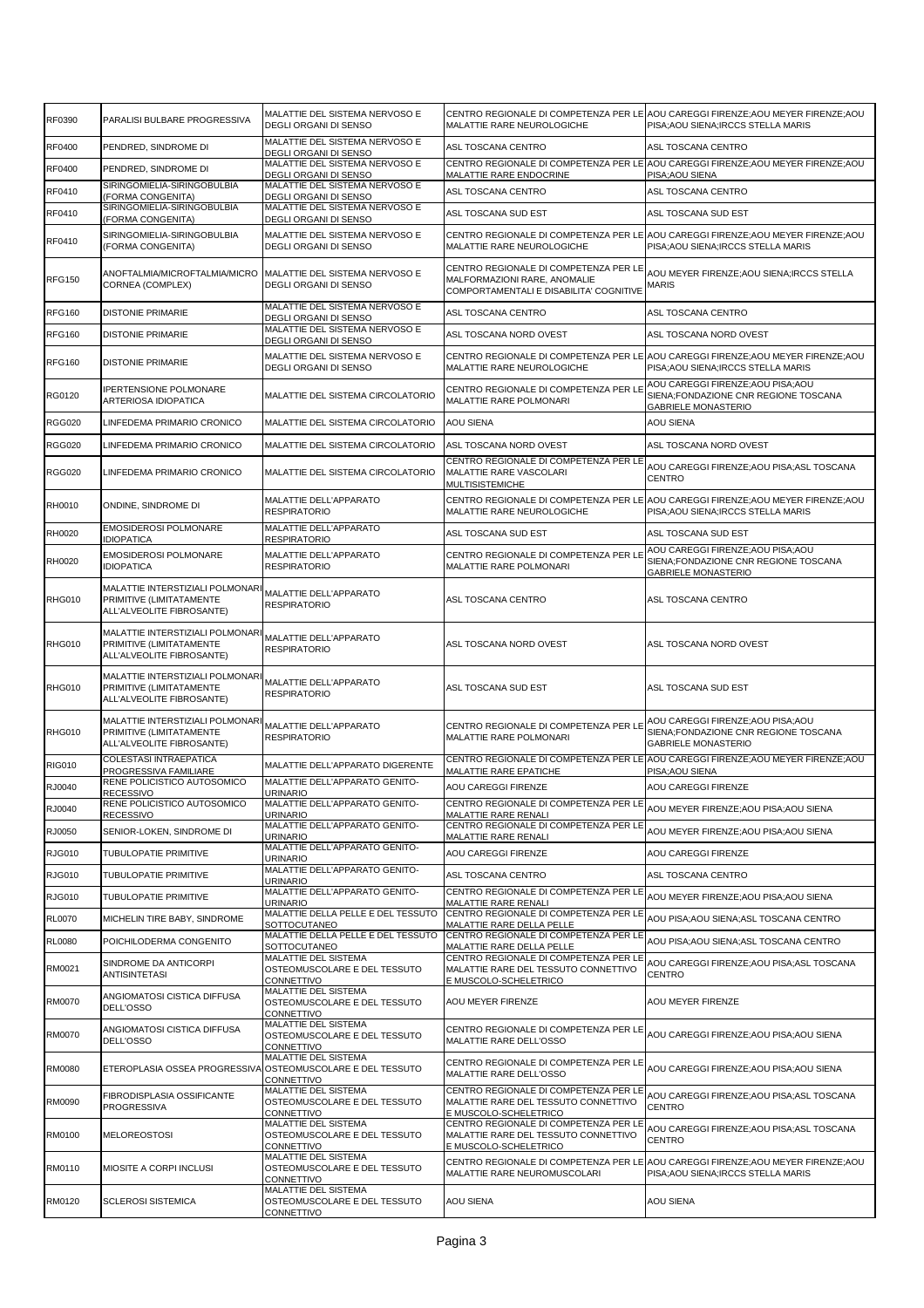| RM0120           | <b>SCLEROSI SISTEMICA</b>                                                    | MALATTIE DEL SISTEMA<br>OSTEOMUSCOLARE E DEL TESSUTO<br>CONNETTIVO | ASL TOSCANA NORD OVEST                                                                                           | ASL TOSCANA NORD OVEST                                                                                 |
|------------------|------------------------------------------------------------------------------|--------------------------------------------------------------------|------------------------------------------------------------------------------------------------------------------|--------------------------------------------------------------------------------------------------------|
| RM0120           | <b>SCLEROSI SISTEMICA</b>                                                    | MALATTIE DEL SISTEMA<br>OSTEOMUSCOLARE E DEL TESSUTO<br>CONNETTIVO | ASL TOSCANA SUD EST                                                                                              | ASL TOSCANA SUD EST                                                                                    |
| RM0120           | <b>SCLEROSI SISTEMICA</b>                                                    | MALATTIE DEL SISTEMA<br>OSTEOMUSCOLARE E DEL TESSUTO<br>CONNETTIVO | CENTRO REGIONALE DI COMPETENZA PER LE<br>MALATTIE RARE DEL TESSUTO CONNETTIVO<br>E MUSCOLO-SCHELETRICO           | AOU CAREGGI FIRENZE;AOU PISA;ASL TOSCANA<br><b>CENTRO</b>                                              |
| RM0120           | <b>SCLEROSI SISTEMICA</b>                                                    | MALATTIE DEL SISTEMA<br>OSTEOMUSCOLARE E DEL TESSUTO<br>CONNETTIVO | FONDAZIONE CNR REGIONE TOSCANA<br><b>GABRIELE MONASTERIO</b>                                                     | FONDAZIONE CNR REGIONE TOSCANA GABRIELE<br>MONASTERIO                                                  |
| RN0021           | ARACNODATTILIA CONTRATTURALE<br>CONGENITA                                    | MALFORMAZIONI CONGENITE                                            | CENTRO REGIONALE DI COMPETENZA PER LE<br>MALFORMAZIONI RARE. ANOMALIE<br>COMPORTAMENTALI E DISABILITA' COGNITIVE | AOU MEYER FIRENZE;AOU SIENA;IRCCS STELLA<br>MARIS                                                      |
| RN0201           | GOLDBERG-SHPRINTZEN,<br>SINDROME DI                                          | MALFORMAZIONI CONGENITE                                            | CENTRO REGIONALE DI COMPETENZA PER LE<br>MALFORMAZIONI RARE, ANOMALIE<br>COMPORTAMENTALI E DISABILITA' COGNITIVE | AOU MEYER FIRENZE;AOU SIENA;IRCCS STELLA<br>MARIS                                                      |
| RN0241<br>RN0241 | DISGENESIA GONADICA XX<br>DISGENESIA GONADICA XX                             | MALFORMAZIONI CONGENITE<br>MALFORMAZIONI CONGENITE                 | <b>AOU CAREGGI FIRENZE</b><br><b>AOU PISA</b>                                                                    | AOU CAREGGI FIRENZE<br><b>AOU PISA</b>                                                                 |
| RN0241           | DISGENESIA GONADICA XX                                                       | MALFORMAZIONI CONGENITE                                            | CENTRO REGIONALE DI COMPETENZA PER LE<br>MALFORMAZIONI RARE, ANOMALIE<br>COMPORTAMENTALI E DISABILITA' COGNITIVE | AOU MEYER FIRENZE;AOU SIENA;IRCCS STELLA<br>MARIS                                                      |
| RN0321           | PRUNE BELLY, SINDROME DI                                                     | MALFORMAZIONI CONGENITE                                            | CENTRO REGIONALE DI COMPETENZA PER LE<br>MALFORMAZIONI RARE, ANOMALIE<br>COMPORTAMENTALI E DISABILITA' COGNITIVE | AOU MEYER FIRENZE;AOU SIENA;IRCCS STELLA<br>MARIS                                                      |
| RN0401           | COHEN, SINDROME DI                                                           | MALFORMAZIONI CONGENITE                                            | CENTRO REGIONALE DI COMPETENZA PER LE<br>MALFORMAZIONI RARE, ANOMALIE<br>COMPORTAMENTALI E DISABILITA' COGNITIVE | AOU MEYER FIRENZE;AOU SIENA;IRCCS STELLA<br>MARIS                                                      |
| RN0701           | PITT-ROGERS-DANKS, SINDROME DI MALFORMAZIONI CONGENITE                       |                                                                    | CENTRO REGIONALE DI COMPETENZA PER LE<br>MALFORMAZIONI RARE, ANOMALIE<br>COMPORTAMENTALI E DISABILITA' COGNITIVE | AOU MEYER FIRENZE;AOU SIENA;IRCCS STELLA<br>MARIS                                                      |
| RN0821           | EMIPERTROFIA CONGENITA                                                       | MALFORMAZIONI CONGENITE                                            | CENTRO REGIONALE DI COMPETENZA PER LE<br>MALFORMAZIONI RARE, ANOMALIE<br>COMPORTAMENTALI E DISABILITA' COGNITIVE | AOU MEYER FIRENZE;AOU SIENA;IRCCS STELLA<br>MARIS                                                      |
| RN1021           | FG, SINDROME                                                                 | MALFORMAZIONI CONGENITE                                            | CENTRO REGIONALE DI COMPETENZA PER LE<br>MALFORMAZIONI RARE, ANOMALIE<br>COMPORTAMENTALI E DISABILITA' COGNITIVE | AOU MEYER FIRENZE;AOU SIENA;IRCCS STELLA<br><b>MARIS</b>                                               |
| RN1770           | CAYLER, SINDROME<br>CARDIO.FACCIALE DI                                       | MALFORMAZIONI CONGENITE                                            | CENTRO REGIONALE DI COMPETENZA PER LE<br>MALFORMAZIONI RARE, ANOMALIE<br>COMPORTAMENTALI E DISABILITA' COGNITIVE | AOU MEYER FIRENZE;AOU SIENA;IRCCS STELLA<br><b>MARIS</b>                                               |
| <b>RN1780</b>    | CHAR, SINDROME DI                                                            | MALFORMAZIONI CONGENITE                                            | <b>AOU PISA</b>                                                                                                  | <b>AOU PISA</b>                                                                                        |
| <b>RN1780</b>    | CHAR, SINDROME DI                                                            | MALFORMAZIONI CONGENITE                                            | CENTRO REGIONALE DI COMPETENZA PER LE<br>MALFORMAZIONI RARE, ANOMALIE<br>COMPORTAMENTALI E DISABILITA' COGNITIVE | AOU MEYER FIRENZE;AOU SIENA;IRCCS STELLA<br>MARIS                                                      |
| RN1790           | DISPLASIA NEUROECTODERMICA<br>TIPO CHIME                                     | MALFORMAZIONI CONGENITE                                            | CENTRO REGIONALE DI COMPETENZA PER LE<br>MALFORMAZIONI RARE, ANOMALIE<br>COMPORTAMENTALI E DISABILITA' COGNITIVE | AOU MEYER FIRENZE;AOU SIENA;IRCCS STELLA<br>MARIS                                                      |
| RN1800           | NASU-HAKOLA, SINDROME DI                                                     | MALFORMAZIONI CONGENITE                                            | CENTRO REGIONALE DI COMPETENZA PER LE<br>MALATTIE RARE DELL'OSSO                                                 | AOU CAREGGI FIRENZE;AOU PISA;AOU SIENA                                                                 |
| RN1810           | ESTROFIA VESCICALE (NON<br>RISOLVIBILE CHIRURGICAMENTE)                      | MALFORMAZIONI CONGENITE                                            | CENTRO REGIONALE DI COMPETENZA PER LE<br>MALATTIE RARE UROGENITALI                                               | AOU CAREGGI FIRENZE; AOU PISA; AOU SIENA                                                               |
| RN1820           | FINE-LUBINSKY, SINDROME DI                                                   | MALFORMAZIONI CONGENITE                                            | CENTRO REGIONALE DI COMPETENZA PER LE<br>MALFORMAZIONI RARE, ANOMALIE<br>COMPORTAMENTALI E DISABILITA' COGNITIVE | AOU MEYER FIRENZE;AOU SIENA;IRCCS STELLA<br>MARIS                                                      |
| RN1830           | MEGALOCORNEA-RITARDO<br>MENTALE, SINDROME                                    | MALFORMAZIONI CONGENITE                                            | CENTRO REGIONALE DI COMPETENZA PER LE<br>MALFORMAZIONI RARE, ANOMALIE<br>COMPORTAMENTALI E DISABILITA' COGNITIVE | AOU MEYER FIRENZE; AOU SIENA; IRCCS STELLA<br>MARIS                                                    |
| RN1840           | LARSEN, SINDROME DI                                                          | MALFORMAZIONI CONGENITE                                            | CENTRO REGIONALE DI COMPETENZA PER LE<br>MALFORMAZIONI RARE, ANOMALIE<br>COMPORTAMENTALI E DISABILITA' COGNITIVE | AOU MEYER FIRENZE;AOU SIENA;IRCCS STELLA<br>MARIS                                                      |
| RN1850           | MAINZER-SALDINO, SINDROME DI                                                 | MALFORMAZIONI CONGENITE                                            | AOU CAREGGI FIRENZE                                                                                              | AOU CAREGGI FIRENZE                                                                                    |
| RN1850           | MAINZER-SALDINO, SINDROME DI                                                 | MALFORMAZIONI CONGENITE                                            | ASL TOSCANA SUD EST                                                                                              | ASL TOSCANA SUD EST                                                                                    |
| RN1850           | MAINZER-SALDINO, SINDROME DI                                                 | MALFORMAZIONI CONGENITE                                            | CENTRO REGIONALE DI COMPETENZA PER LE<br>MALATTIE RARE RENALI                                                    | AOU MEYER FIRENZE;AOU PISA;AOU SIENA                                                                   |
| RN1850           | MAINZER-SALDINO, SINDROME DI                                                 | MALFORMAZIONI CONGENITE                                            | <b>IRCCS STELLA MARIS</b>                                                                                        | <b>IRCCS STELLA MARIS</b>                                                                              |
| RN1880           | NANISMO PRIMORDIALE<br>MICROCEFALICO<br>OSTEODISPLASTICO (MOPD)              | MALFORMAZIONI CONGENITE                                            | CENTRO REGIONALE DI COMPETENZA PER LE<br>MALFORMAZIONI RARE, ANOMALIE<br>COMPORTAMENTALI E DISABILITA' COGNITIVE | AOU MEYER FIRENZE;AOU SIENA;IRCCS STELLA<br>MARIS                                                      |
| <b>RNG110</b>    | DISCINESIE CILIARI PRIMARIE<br>(ESCLUSO: S. KARTAGENER COD.<br><b>TN0950</b> | MALFORMAZIONI CONGENITE                                            | AOU MEYER FIRENZE                                                                                                | AOU MEYER FIRENZE                                                                                      |
| <b>RNG110</b>    | DISCINESIE CILIARI PRIMARIE<br>(ESCLUSO: S. KARTAGENER COD.<br>TN0950        | MALFORMAZIONI CONGENITE                                            | CENTRO REGIONALE DI COMPETENZA PER LE<br>MALATTIE RARE POLMONARI                                                 | AOU CAREGGI FIRENZE;AOU PISA;AOU<br>SIENA;FONDAZIONE CNR REGIONE TOSCANA<br><b>GABRIELE MONASTERIO</b> |
| <b>RNG120</b>    | ATRESIA ILEALE                                                               | MALFORMAZIONI CONGENITE                                            | CENTRO REGIONALE DI COMPETENZA PER LE<br>MALFORMAZIONI RARE, ANOMALIE<br>COMPORTAMENTALI E DISABILITA' COGNITIVE | AOU MEYER FIRENZE;AOU SIENA;IRCCS STELLA<br>MARIS                                                      |
| <b>RNG121</b>    | ATRESIA COLICA                                                               | MALFORMAZIONI CONGENITE                                            | CENTRO REGIONALE DI COMPETENZA PER LE<br>MALFORMAZIONI RARE, ANOMALIE<br>COMPORTAMENTALI E DISABILITA' COGNITIVE | AOU MEYER FIRENZE;AOU SIENA;IRCCS STELLA<br>MARIS                                                      |